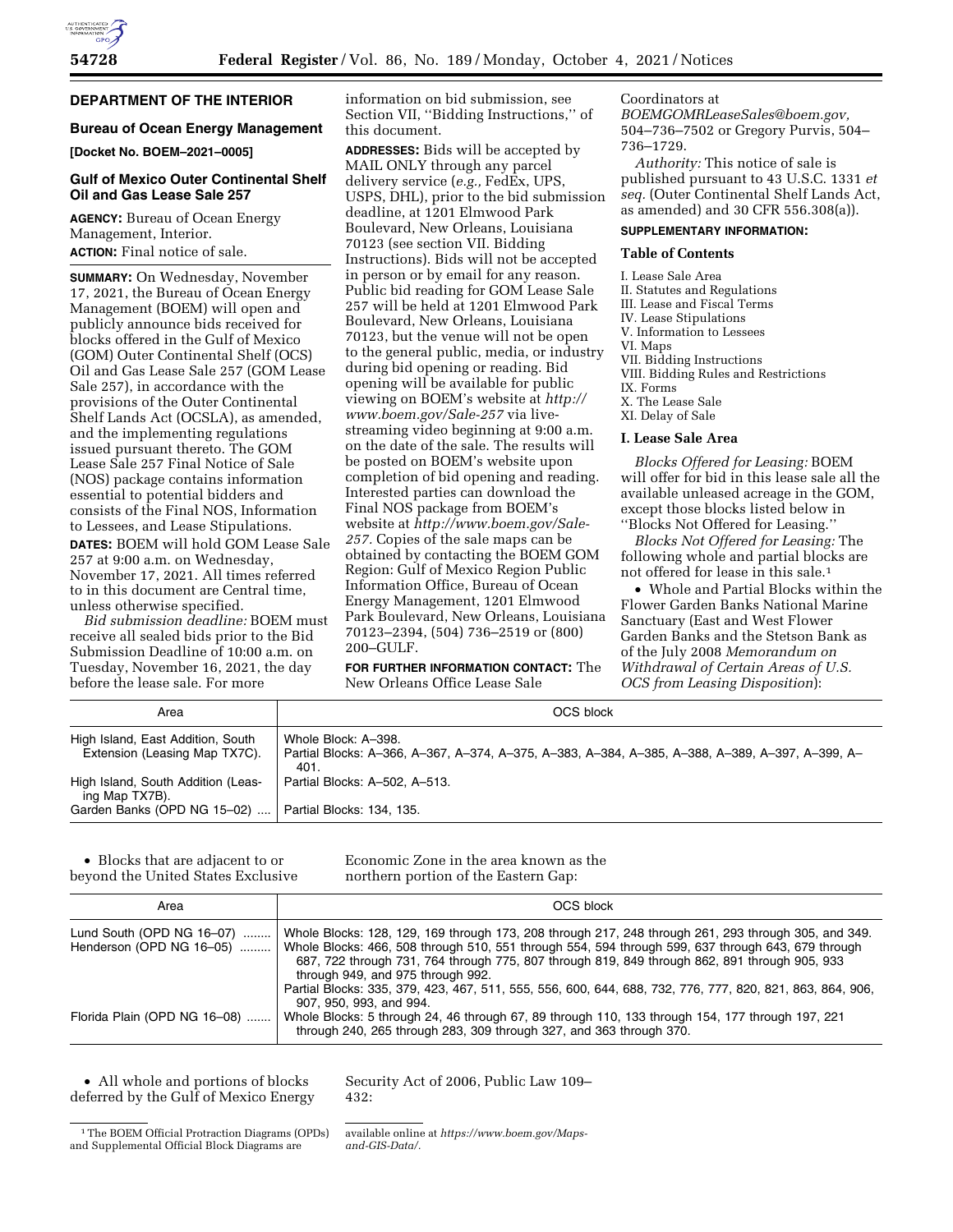| Area                         | OCS block                                                                                                                                                                                                                                                                                                                                                                                                                    |
|------------------------------|------------------------------------------------------------------------------------------------------------------------------------------------------------------------------------------------------------------------------------------------------------------------------------------------------------------------------------------------------------------------------------------------------------------------------|
| Pensacola (OPD NH 16-05)     | Whole Blocks: 751 through 754, 793 through 798, 837 through 842, 881 through 886, 925 through 930,<br>and 969 through 975.                                                                                                                                                                                                                                                                                                   |
| Destin Dome (OPD NH 16-08)   | Whole Blocks: 1 through 7, 45 through 51, 89 through 96, 133 through 140, 177 through 184, 221 through<br>228, 265 through 273, 309 through 317, 353 through 361, 397 through 405, 441 through 450, 485<br>through 494, 529 through 538, 573 through 582, 617 through 627, 661 through 671, 705 through 715,<br>749 through 759, 793 through 804, 837 through 848, 881 through 892, 925 through 936, and 969<br>through 981. |
| DeSoto Canyon (OPD NH 16-11) | Whole Blocks: 1 through 15, 45 through 59, and 92 through 102.<br>Partial Blocks: 16, 60, 61, 89 through 91, 103 through 105, and 135 through 147.                                                                                                                                                                                                                                                                           |
| Henderson (OPD NG 16-05)     | Partial Blocks: 114, 158, 202, 246, 290, 334, 335, 378, 379, 422, and 423.                                                                                                                                                                                                                                                                                                                                                   |

• Depth-restricted, segregated block portion(s):

Block 299, Main Pass Area, South and East Addition (as shown on Louisiana Leasing Map LA10A), containing 1,125 acres from the surface of the earth down to a subsea depth of 1,900 feet with respect to the following described portions:

SW1⁄4NE1⁄4; NW1⁄4SE1⁄4NE1⁄4; W1⁄2NE1⁄4SE1⁄4 NE1⁄4; S1⁄2S1⁄2NW1⁄4NE1⁄4; S1⁄2SW1⁄4NE1⁄4NE1⁄4; S1⁄2SW1⁄4SE1⁄4NE1⁄4NE1⁄4; N1⁄2SW1⁄4SE1⁄4 NE1⁄4; SW1⁄4SW1⁄4SE1⁄4NE1⁄4; NW1⁄4SE1⁄4 SE1⁄4 NE1⁄4; N<sup>1</sup>/2NW<sup>1</sup>/4SW<sup>1</sup>/4SE<sup>1</sup>/4SE<sup>1</sup>/4 NE<sup>1</sup>/4; N1⁄2SE1⁄4SW1⁄4SE1⁄4NE1⁄4;

N1⁄2S1⁄2SE1⁄4SW1⁄4SE1⁄4NE1⁄4; S1⁄2NE1⁄4 NW1⁄4; S1⁄2S1⁄2N1⁄2NE1⁄4NW1⁄4; N1⁄2SE1⁄4NW1⁄4; S1⁄2SE1⁄4NW1⁄4NW1⁄4; NE1⁄4SE1⁄4 NW1⁄4NW1⁄4; E1⁄2NE1⁄4SW1⁄4NW1⁄4; N1⁄2SE1⁄4SE1⁄4NW1⁄4; NE1⁄4SW1⁄4SE1⁄4 NW1⁄4; N1⁄2NW1⁄4SW1⁄4SE1⁄4NW1⁄4; SE1⁄4SE1⁄4SE1⁄4 NW1⁄4; E1⁄2SW1⁄4SE1⁄4SE1⁄4NW1⁄4; N1⁄2NW1⁄4NE1⁄4SW1⁄4NW1⁄4; N1⁄2S1⁄2NW1⁄4NE1⁄4SW1⁄4NW1⁄4; N1⁄2N1⁄2NE1⁄4NE1⁄4NE1⁄4SW1⁄4; N1⁄2N1⁄2N1⁄2NW1⁄4NW1⁄4SE1⁄4; N1⁄2N1⁄2NW1⁄4NE1⁄4NW1⁄4SE1⁄4.

• The following whole or partial blocks, whose lease status is currently under appeal:

Vermillion Area

Area | OCS block

Partial Block 179.

| Area                             | OCS block |  |  |
|----------------------------------|-----------|--|--|
| Atwater Valley (OPD<br>NG16-01). | 63.       |  |  |

• Whole or partial blocks that have received bids in previous sales, where the bidder has sought reconsideration of BOEM's rejection of the bid are not offered in this sale, unless the reconsideration request is fully resolved at least 30 days prior to publication of the Final NOS.

The list of blocks available can be found on BOEM's web page at *[http://](http://www.boem.gov/sale-257) [www.boem.gov/sale-257](http://www.boem.gov/sale-257)* under the Final NOS tab.

### **II. Statutes and Regulations**

Each lease is issued pursuant to OCSLA, 43 U.S.C. 1331 *et seq.,* as amended, and 30 CFR part 556, and is subject to OCSLA, implementing regulations promulgated pursuant thereto, and other applicable statutes and regulations in existence upon the effective date of the lease, as well as those applicable statutes enacted and regulations promulgated thereafter, except to the extent that the afterenacted statutes and regulations explicitly conflict with an express provision of the lease. Each lease is also subject to amendments to statutes and

regulations, including but not limited to OCSLA, that do not explicitly conflict with an express provision of the lease. The lessee expressly bears the risk that such new or amended statutes and regulations (*i.e.,* those that do not explicitly conflict with an express provision of the lease) may increase or decrease the lessee's obligations under the lease. BOEM reserves the right to reject any and all bids received, regardless of the amount offered (see 30 CFR 556.516).

### **III. Lease Terms and Economic Conditions**

## *Lease Terms*

### OCS Lease Form

BOEM will use Form BOEM–2005 (February 2017) to convey leases resulting from this sale. This lease form can be viewed on BOEM's website at *[http://www.boem.gov/BOEM-2005.](http://www.boem.gov/BOEM-2005)* The lease form will be amended to include specific terms, conditions, and stipulations applicable to the individual lease. The terms, conditions, and stipulations applicable to this sale are set forth below.

### Primary Term

Primary Terms are summarized in the following table:

| (Leasing Map LA3).      | subject to amendments to statutes and<br>following table:                                                                                                                                                                                                                |  |  |
|-------------------------|--------------------------------------------------------------------------------------------------------------------------------------------------------------------------------------------------------------------------------------------------------------------------|--|--|
| Water depth<br>(meters) | Primary term                                                                                                                                                                                                                                                             |  |  |
| 0 to $< 400$            | The primary term is 5 years; the lessee may earn an additional 3 years <i>(i.e.</i> , for an 8-year extended primary term) if a well is<br>spudded targeting hydrocarbons below 25,000 feet True Vertical Depth Subsea (TVDSS) during the first 5 years of the<br>lease. |  |  |
| 400 to $<800$           | The primary term is 5 years; the lessee will earn an additional 3 years <i>(i.e.</i> , for an 8-year extended primary term) if a well is<br>spudded during the first 5 years of the lease.                                                                               |  |  |
| 800+                    | 10 years.                                                                                                                                                                                                                                                                |  |  |

(1) The primary term for a lease in water depths less than 400 meters issued as a result of this sale is 5 years. If the lessee spuds a well targeting hydrocarbons below 25,000 feet TVDSS within the first 5 years of the lease, then the lessee may earn an additional 3 years, resulting in an 8-year primary term. The lessee will earn the 8-year

primary term when the well is drilled to a target below 25,000 feet TVDSS, or the lessee may earn the 8-year primary term in cases where the well targets, but does not reach, a depth below 25,000 feet TVDSS due to mechanical or safety reasons, and where the lessee provides sufficient evidence that it did not reach that target for reasons beyond the

lessee's control. To earn the 8-year primary term, the lessee is required to submit a letter to the BOEM GOM Regional Supervisor, Office of Leasing and Plans, as soon as practicable, but no more than 30 days after completion of the drilling operation, providing the well number, spud date, information demonstrating a target below 25,000 feet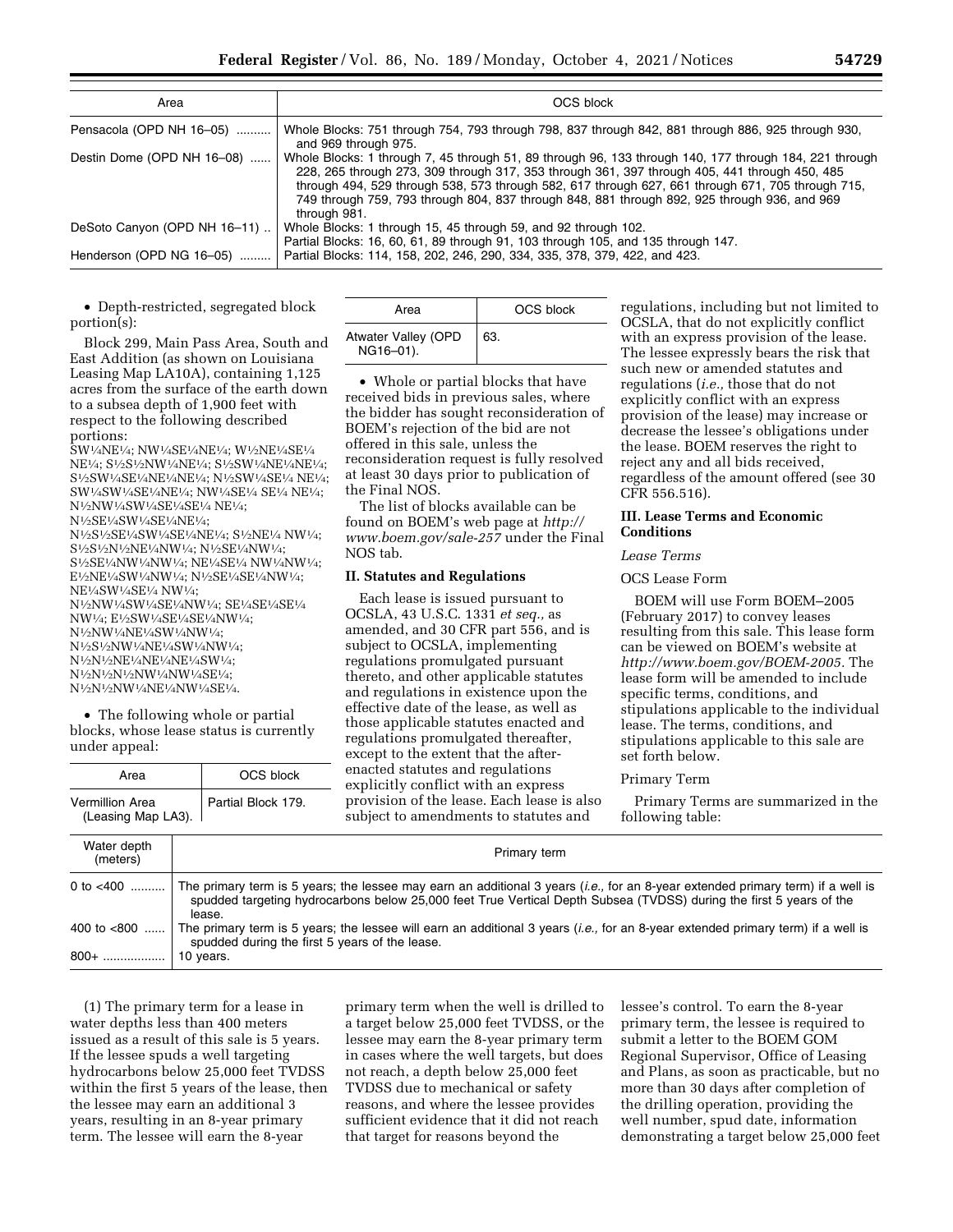TVDSS and whether that target was reached, and if applicable, any safety, mechanical, or other problems encountered that prevented the well from reaching a depth below 25,000 feet TVDSS. This letter must request confirmation that the lessee earned the 8-year primary term. The BOEM GOM Regional Supervisor for Leasing and Plans will confirm in writing, within 30 days of receiving the lessee's letter, whether the lessee has earned the extended primary term and accordingly update BOEM's records. The extended primary term is not effective unless and until the lessee receives confirmation from BOEM. A lessee that has earned the 8-year primary term by spudding a well with a hydrocarbon target below 25,000 feet TVDSS during the standard 5-year primary term of the lease will not be granted a suspension for that same period under the regulations at 30 CFR 250.175 because the lease is not at risk of expiring.

(2) The primary term for a lease in water depths ranging from 400 to less than 800 meters issued as a result of this sale is 5 years. If the lessee spuds a well within the 5-year primary term of the lease, the lessee will earn an additional 3 years, resulting in an 8-year primary term. To earn the 8-year primary term, the lessee is required to submit a letter to the BOEM GOM Regional Supervisor, Office of Leasing and Plans, as soon as practicable, but no more than 30 days after spudding a well, providing the well number and spud date, and requesting confirmation that the lessee earned the 8-year extended primary term. Within 30 days of receipt of the request, the BOEM GOM Regional Supervisor for Leasing and Plans will provide written confirmation of whether the lessee has earned the extended primary term and accordingly update BOEM's records. The extended primary term is not effective unless and until the

lessee receives confirmation from BOEM.

(3) The primary term for a lease in water depths 800 meters or deeper issued as a result of this sale is 10 years.

#### *Economic Conditions*

### Minimum Bonus Bid Amounts

BOEM will not accept a bonus bid unless it provides for a cash bonus in an amount equal to, or exceeding, the specified minimum bid, as described below.

• \$25 per acre or fraction thereof for blocks in water depths less than 400 meters; and

• \$100 per acre or fraction thereof for blocks in water depths 400 meters or deeper.

### Rental Rates

Annual rental rates are summarized in the following table:

### RENTAL RATES PER ACRE OR FRACTION THEREOF

| Water depth<br>(meters)                  | Years 1-5 | Years 6, 7, $8 +$                               |
|------------------------------------------|-----------|-------------------------------------------------|
| 0 to $< 200$<br>200 to $<$ 400<br>$400+$ |           | \$21, 8\$28.<br>\$33, & \$44.<br>\$22,<br>\$16. |

Escalating Rental Rates for Leases With an 8-Year Primary Term in Water Depths Less Than 400 Meters

Any lessee with a lease in less than 400 meters water depth who earns an 8 year primary term will pay an escalating rental rate as shown above. The rental rates after the fifth year for blocks in less than 400 meters water depth will become fixed and no longer escalate if another well is spudded targeting hydrocarbons below 25,000 feet TVDSS after the fifth year of the lease, and BOEM concurs that such a well has been spudded. In this case, the rental rate will become fixed at the rental rate in effect during the lease year in which the additional well was spudded.

#### Royalty Rate

• 12.5 percent for leases situated in water depths less than 200 meters; and

• 18.75 percent for leases situated in water depths of 200 meters and deeper.

## Minimum Royalty Rate

• \$7 per acre or fraction thereof per year for blocks in water depths less than 200 meters; and

• \$11 per acre or fraction thereof per year for blocks in water depths 200 meters or deeper.

Royalty Suspension Provisions

The issuance of leases with Royalty Suspension Volumes (RSVs) or other forms of royalty relief is authorized under existing BOEM regulations at 30 CFR part 560. The specific details relating to eligibility and implementation of the various royalty relief programs, including those involving the use of RSVs, are codified in Bureau of Safety and Environmental Enforcement (BSEE) regulations at 30 CFR part 203. In this sale, the only royalty relief program being offered that involves the provision of RSVs relates to the drilling of ultra-deep wells in water depths of less than 400 meters, as described in the following section.

Royalty Suspension Volumes on Gas Production From Ultra-Deep Wells

Pursuant to 30 CFR part 203, certain leases issued as a result of this sale may be eligible for RSV incentives on gas produced from ultra-deep wells. Under this program, wells on leases in less than 400 meters water depth and completed to a drilling depth of 20,000 feet TVDSS or deeper receive an RSV of 35 billion cubic feet on the production of natural gas. This RSV incentive is subject to applicable price thresholds set forth in the regulations at 30 CFR

part 203. These regulations implement the requirements of the Energy Policy Act of 2005 (Pub. L. 109–58, 119 stat. 594 (2005)).

### **IV. Lease Stipulations**

One or more of the stipulations below may be applied to leases issued as a result of this sale. The applicable blocks for each stipulation are identified on the map ''Final Gulf of Mexico Oil and Gas Lease Sale 257, November 2021, Stipulations and Deferred Blocks'' included in the Final NOS package. The full text of the following stipulations is contained in the ''Lease Stipulations'' section of the Final NOS package.

(1) Military Areas

- (2) Evacuation
- (3) Coordination
- (4) Protected Species
- (5) Topographic Features
- (6) United Nations Convention on the Law of the Sea Royalty Payment
- (7) Agreement between the United States of America and the United Mexican States Concerning Transboundary Hydrocarbon Reservoirs in the Gulf of Mexico
- (8) Live Bottom
- (9) Blocks South of Baldwin County, Alabama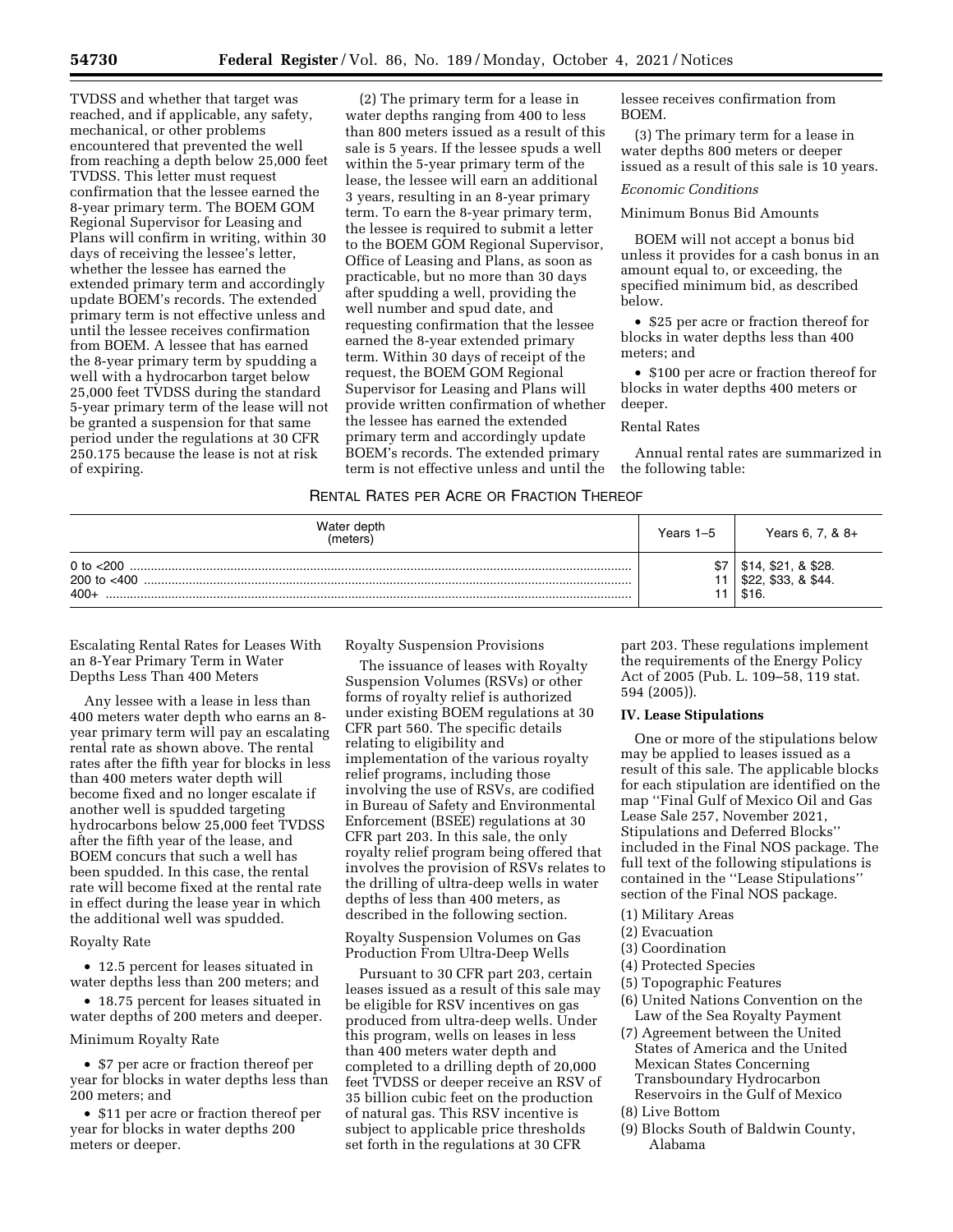(10) Restrictions due to Rights-of-Use and Easement for Floating Production Facilities

#### **V. Information to Lessees**

Information to Lessees (ITLs) provide detailed information on certain issues pertaining to specific oil and gas lease sales. The full text of the ITLs for this sale is contained in the ''Information to Lessees'' section of the Final NOS package and covers the following topics.

- (1) Navigation Safety
- (2) Ordnance Disposal Areas
- (3) Existing and Proposed Artificial Reefs/Rigs-to-Reefs
- (4) Lightering Zones
- (5) Indicated Hydrocarbons List
- (6) Military Areas
- (7) Bureau of Safety and Environmental Enforcement Inspection and Enforcement of Certain U.S. Coast Guard Regulations
- (8) Significant Outer Continental Shelf Sediment Resource Areas
- (9) Notice of Arrival on the Outer Continental Shelf
- (10) Bidder/Lessee Notice of Obligations Related to Criminal/Civil Charges and Offenses, Suspension, or Debarment; Disqualification Due to a Conviction under the Clean Air Act or the Clean Water Act
- (11) Protected Species
- (12) Expansion of the Flower Garden Banks National Marine Sanctuary
- (13) Communication Towers
- (14) Deepwater Port Applications for Offshore Oil and Liquefied Natural Gas Facilities
- (15) Ocean Dredged Material Disposal Sites
- (16) Rights-of-Use and Easement
- (17) Industrial Waste Disposal Areas
- (18) Gulf Islands National Seashore
- (19) Air Quality Permit/Plan Approvals
- (20) Provisions Pertaining to Certain Transactions by Foreign Persons Involving Real Estate in the United States

### **VI. Maps**

The maps pertaining to this lease sale can be viewed on BOEM's website at *[http://www.boem.gov/Sale-257.](http://www.boem.gov/Sale-257)* The following maps also are included in the Final NOS package:

## *Lease Terms and Economic Conditions Map*

The lease terms and economic conditions associated with leases of certain blocks are shown on the map entitled, ''Final Gulf of Mexico Oil and Gas Lease Sale 257, November 2021, Lease Terms and Economic Conditions.''

### *Stipulations and Deferred Blocks Map*

The lease stipulations and the blocks to which they apply are shown on the map entitled, ''Final Gulf of Mexico Oil and Gas Lease Sale 257, November 2021, Stipulations and Deferred Blocks Map.''

### **VII. Bidding Instructions**

Bids may be submitted BY MAIL ONLY through any parcel delivery service (*e.g.,* FedEx, UPS, USPS, DHL) at the address below in the ''Mailed Bids'' section. Bidders should be aware that BOEM has eliminated in-person bidding for Lease Sale 257. Instructions on how to submit a bid, secure payment of the advance bonus bid deposit (if applicable), and the information to be included with the bid are as follows:

### *Bid Form*

For each block bid upon, a separate sealed bid must be submitted in a sealed envelope (as described below) and include the following items:

• Total amount of the bid in whole dollars only;

- Sale number;
- Sale date;
- Each bidder's exact name;

• Each bidder's proportionate interest, stated as a percentage, using a maximum of five decimal places (*e.g.,*  33.33333 percent);

• Typed name and title, and signature of each bidder's authorized officer. Electronic signatures are acceptable. The typed name, title, and signature must agree exactly with the name and title on file in the BOEM Gulf of Mexico OCS Region Adjudication Section;

• Each bidder's BOEM qualification number;

- Map name and number or OPD name and number;
	- Block number; and

• Statement acknowledging that the bidder(s) understands that this bid legally binds the bidder(s) to comply with all applicable regulations, including the requirement to post a deposit in the amount of one-fifth of the bonus bid amount for any tract bid upon and make payment of the balance of the bonus bid and first year's rental upon BOEM's acceptance of high bids.

The information required for each bid is specified in the document ''Bid Form'' that is available in the Final NOS package which can be found at *[http://](http://www.boem.gov/Sale-257/) [www.boem.gov/Sale-257/.](http://www.boem.gov/Sale-257/)* A blank bid form is provided in the Final NOS package for convenience and can be copied and completed with the necessary information described above.

### *Bid Envelope*

Each bid must be submitted in a separate sealed envelope labeled as follows:

• ''Sealed Bid for GOM Lease Sale 257, not to be opened until 9 a.m.

Wednesday, November 17, 2021'';

• Map name and number or OPD name and number;

- Block number for block bid upon;
- Acreage, if the bid is for a block that is split between the Central and Eastern Planning Areas; and
- The exact name and qualification number of the submitting bidder only.
- The Final NOS package includes a sample bid envelope for reference.

#### *Mailed Bids*

Please address the envelope containing the sealed bid envelope(s) as follows:

- Attention: Leasing and Financial Responsibility Section
- BOEM New Orleans Office
- 1201 Elmwood Park Boulevard MS– 266A
- New Orleans, Louisiana 70123–2394 *Contains Sealed Bids for GOM Lease Sale 257*
- *Please Deliver to Mr. Greg Purvis or Ms. Kathy Luckado*
- *2nd Floor, Immediately*

*Please Note:* Bidders are advised to inform BOEM by email at *[BOEMGOMRLeaseSales@boem.gov](mailto:BOEMGOMRLeaseSales@boem.gov)*  immediately after placing bid(s) in the mail. This provides advance notice to BOEM regarding pending bids prior to the bid submission deadline. In the email, please state the tracking number of the bid package, the number of bids being submitted, and the email address of the person who should receive the bid receipt for signature. If BOEM receives bids later than the bid submission deadline, the BOEM GOM Regional Director (RD) will return those bids unopened to bidders. Please see ''Section XI. Delay of Sale'' regarding BOEM's discretion to extend the Bid Submission Deadline in the case of an unexpected event (*e.g.,* flooding) and how bidders can obtain more information on such extensions.

#### *Advance Bonus Bid Deposit Guarantee*

Bidders that are not currently an OCS oil and gas lease record title holder or designated operator, or those that have ever defaulted on a one-fifth bonus bid deposit, must guarantee (secure) the payment of the one-fifth bonus bid deposit, by Electronic Funds Transfer (EFT) or otherwise, prior to bid submission using one of the following four methods:

• Provide a third-party guarantee;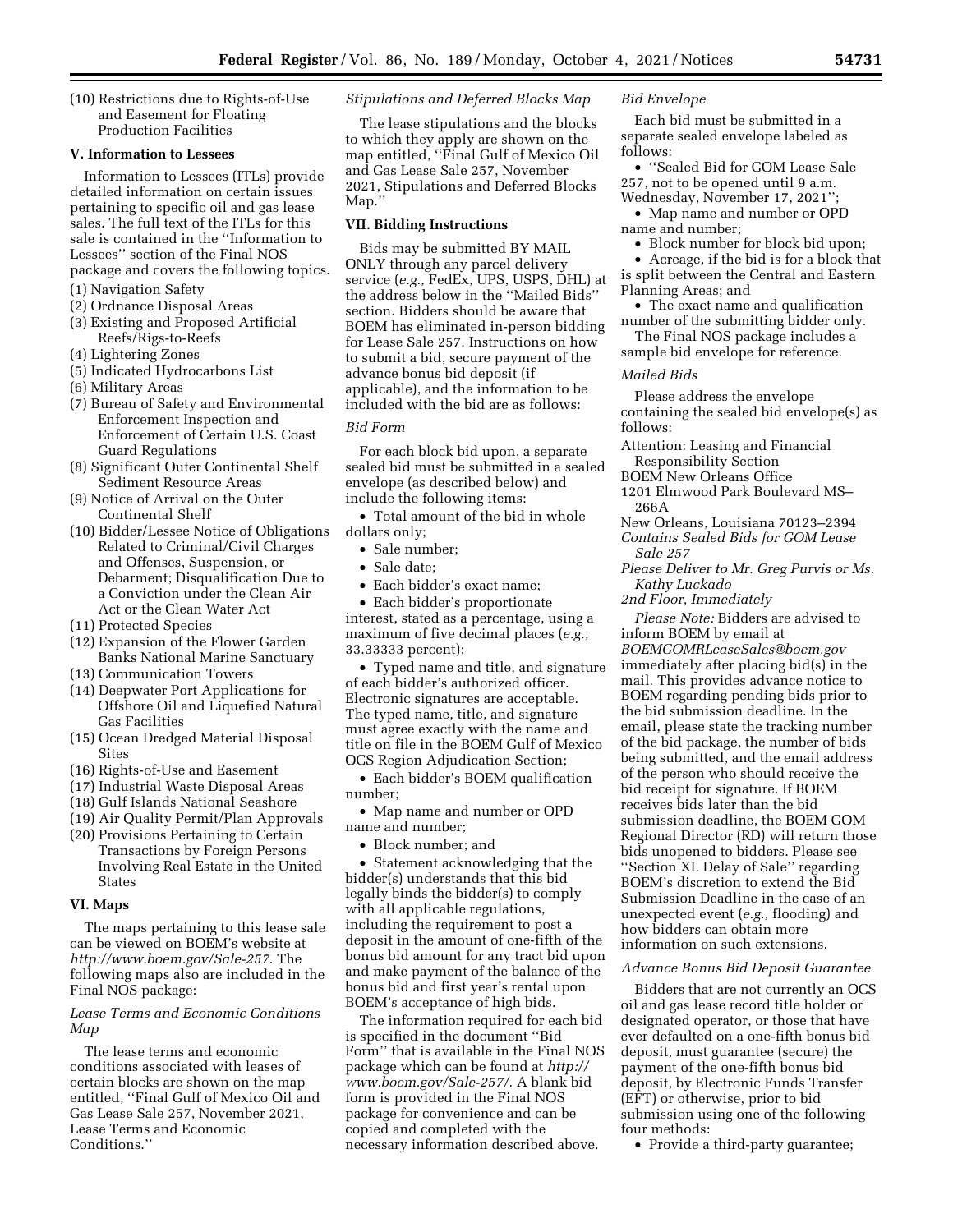• Amend a development stage areawide bond via bond rider;

• Provide a letter of credit; or

• Provide a lump sum payment in advance via EFT.

Please provide, at the time of bid submittal, a confirmation or tracking number for the payment, the name of the company submitting the payment as it appears on the payment, and the date the payment was submitted so BOEM can confirm payment with the Office of Natural Resources Revenue (ONRR). Submitting payment to the bidders' financial institution at least five business days prior to bid submittal helps ensure that the Office of Foreign Assets Control and the U.S. Department of the Treasury (U.S. Treasury) have the needed time to screen and process payments so they are posted to ONRR prior to placing the bid. ONRR cannot confirm payment until the monies have been moved into settlement status by the U.S. Treasury. Bids will not be accepted if BOEM cannot confirm payment with ONRR.

If providing a third-party guarantee, amending a development stage areawide bond via bond rider, or providing a letter of credit to secure your one-fifth bonus bid deposit, bidders are urged to file these documents with BOEM, well in advance of submitting the bid, to allow processing time and for bidders to take any necessary curative actions prior to bid submission. For more information on EFT procedures, see Section X of this document entitled, ''The Lease Sale.''

#### *Affirmative Action*

Prior to bidding, each bidder should file the Equal Opportunity Affirmative Action Representation Form BOEM– 2032 (February 2020, available on BOEM's website at *[http://](http://www.boem.gov/BOEM-2032/) [www.boem.gov/BOEM-2032/](http://www.boem.gov/BOEM-2032/)*) and Equal Opportunity Compliance Report Certification Form BOEM–2033 (February 2020, available on BOEM's website at *[http://www.boem.gov/BOEM-](http://www.boem.gov/BOEM-2033/)[2033/](http://www.boem.gov/BOEM-2033/)*) with the BOEM GOM Adjudication Section. This certification is required by 41 CFR part 60 and Executive Order (E.O.) 11246, issued September 24, 1965, as amended by E.O. 11375, issued October 13, 1967, and by E.O. 13672, issued July 21, 2014. Both forms must be on file for the bidder(s) in the GOM Adjudication Section prior to the execution of any lease contract.

### *Geophysical Data and Information Statement (GDIS)*

The GDIS is composed of three parts: (1) A ''Statement'' page that includes the company representatives' information and separate lists of blocks bid on that used proprietary data and

those blocks bid upon that did not use proprietary data;

(2) A ''Table'' listing the required data about each proprietary survey used (see below); and

(3) ''Maps,'' which contain the live trace maps for each proprietary survey that is identified in the GDIS statement and table.

Every bidder submitting a bid on a block in GOM Lease Sale 257 or participating as a joint bidder in such a bid, must submit at the time of bid submission all three parts of the GDIS. A bidder must submit the GDIS *even if a joint bidder or bidders on a specific block also have submitted a GDIS.* Any speculative data that has been reprocessed externally or ''in-house'' is considered proprietary due to the proprietary processing and is no longer considered to be speculative.

The bidder or bidders must submit the GDIS in a separate and sealed envelope and must identify all proprietary data; reprocessed speculative data, and/or any Controlled Source Electromagnetic surveys, Amplitude Versus Offset (AVO) data, gravity data, and/or magnetic data; or other information used as part of the decision to bid or participate in a bid on the block. The bidder and joint bidder must also include a live trace map (*e.g.,*  .pdf and ArcGIS shapefile) for each proprietary survey identified in the GDIS illustrating the actual areal extent of the proprietary geophysical data in the survey (see the ''Example of Preferred Format'' that is included in the Final NOS package for additional information). The shape file must not include cultural resources information; only the live trace map of the survey itself.

The GDIS statement must include the name, phone number, and full address for a contact person and an alternate, who are both knowledgeable about the geophysical information and data listed and who are available for 30 days after the sale date. The GDIS statement must also include a list of all blocks bid upon that did not use proprietary or reprocessed pre- or post-stack geophysical data and information, as part of the decision to bid or to participate as a joint bidder in the bid. Bidders must submit the GDIS statement even if no proprietary geophysical data and information were used in bid preparation for the block.

An example of the preferred format of the table is included in the Final NOS package, and a blank digital version of the preferred table can be accessed on the GOM Lease Sale 257 web page at *[http://www.boem.gov/Sale-257/.](http://www.boem.gov/Sale-257/)* The

GDIS table should have columns that clearly state the following:

• The sale number;

- The bidder company's name;
- The joint bidder's company's name (if applicable);
- The company providing Proprietary Data to BOEM;

• The block area and block number bid upon;

• The owner of the original data set

(*i.e.,* who initially acquired the data); • The industry's original name of the survey (*e.g.,* E Octopus);

• The BOEM permit number for the survey;

• Whether the data set is a fast-track version;

• Whether the data is speculative or proprietary;

• The data type (*e.g.,* 2–D, 3–D, or 4– D; pre-stack or post-stack; time or depth);

• The migration algorithm (*e.g.,*  Kirchhoff migration, wave equation migration, reverse migration, reverse time migration) of the data and areal extent of bidder survey (*i.e.,* number of line miles for 2–D or number of blocks for 3–D);

• The live proprietary survey coverage (2–D miles 3–D blocks);

• The computer storage size, to the nearest gigabyte, of each seismic data and velocity volume used to evaluate the lease block;

• Who reprocessed the data;

• Date the final reprocessing was completed (month and year);

• If data were previously sent to BOEM, list the sale number and date of the sale for which it was used;

• Whether proprietary or speculative AVO/AVA (PROP/SPEC) was used;

- Date AVO or AVA was sent to
- BOEM if sent prior to the sale; • Whether AVO/AVA is time or

depth (PSTM or PSDM);

• Which angled stacks were used (*e.g.,* NEAR, MID, FAR, ULTRAFAR);

• Whether the company used Gathers to evaluate the block in question; and

• Whether the company used Vector Offset Output (VOO) or Vector Image Partitions (VIP) to evaluate the block in question.

BOEM will use the computer storage size information to estimate the reproduction costs for each data set, if applicable. BOEM will determine the availability of reimbursement of production costs consistent with 30 CFR 551.13.

BOEM reserves the right to inquire about alternate data sets, to perform quality checks, and to compare the listed and alternative data sets to determine which data set most closely meets the needs of the fair market value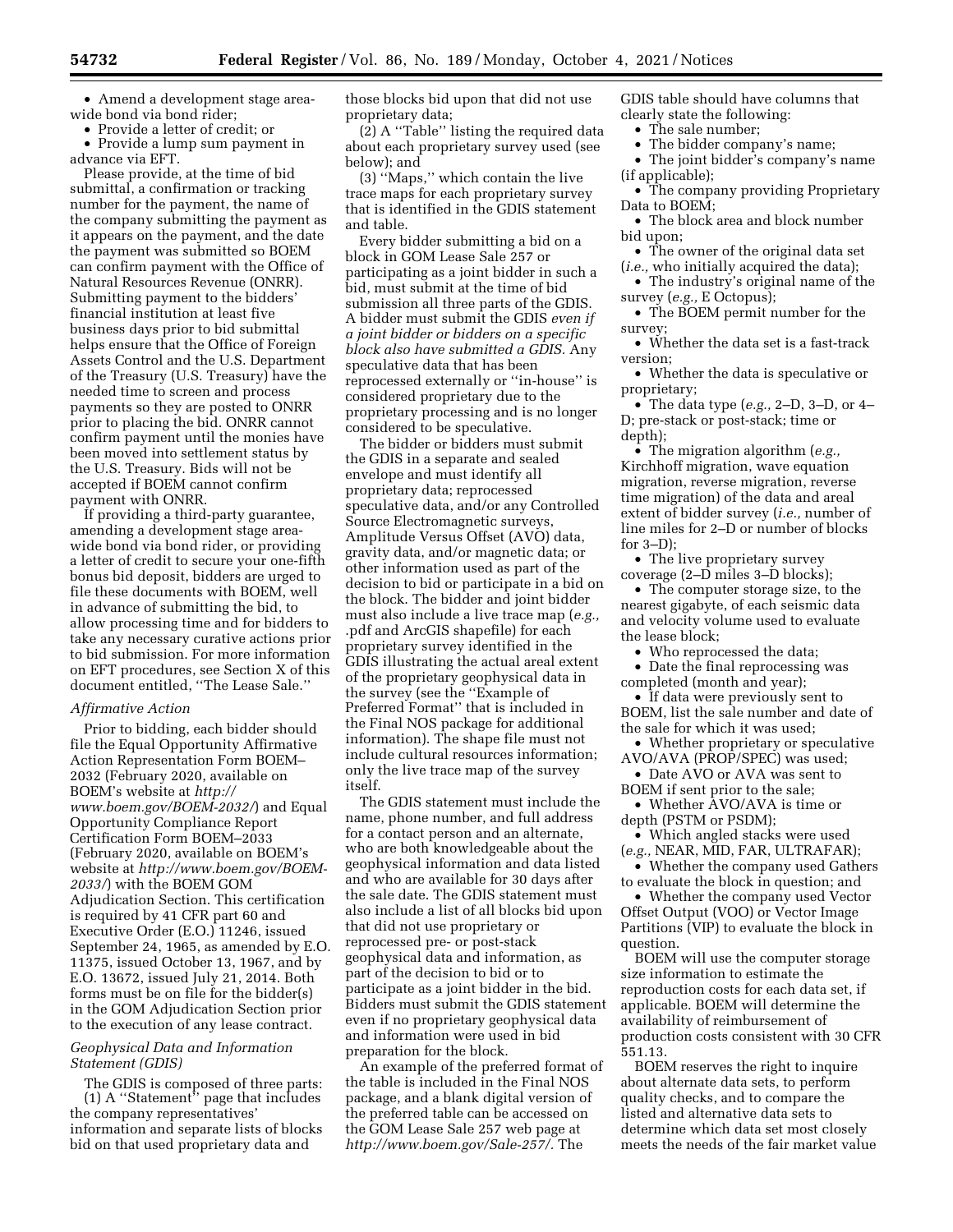determination process. See the ''Example of Preferred Format'' that is included in the Final NOS package.

The GDIS maps are live trace maps (*e.g.,* .pdf and ArcGIS shapefiles) that bidders should submit for each proprietary survey identified in the GDIS table. The maps should illustrate the actual areal extent of the proprietary geophysical data in the survey (see the ''Example of Preferred Format'' that is included in the Final NOS package for additional information). As previously stated, the shapefile must not include cultural resources information, only the live trace map of the survey itself.

Pursuant to 30 CFR 551.12 and 30 CFR 556.501, as a condition of the sale, the BOEM GOM Regional Director requests that all bidders and joint bidders submit the proprietary data identified on their GDIS within 30 days after the lease sale (unless notified after the lease sale that BOEM has withdrawn the request). This request only pertains to proprietary data that is not commercially available. Commercially available data should not be submitted to BOEM unless specifically requested by BOEM. No reimbursement will be provided for unsolicited data sent to BOEM. The BOEM GOM RD will notify bidders and joint bidders of any withdrawal of the request, for all or some of the proprietary data identified on the GDIS, within 15 days of the lease sale. Where the BOEM GOM RD has notified bidders and joint bidders that the request for such proprietary data has been withdrawn, reimbursement will not be provided. Pursuant to 30 CFR part 551 and 30 CFR 556.501, as a condition of this sale, all bidders that are required to submit data must ensure that the data are received by BOEM no later than the 30th day following the lease sale, or the next business day if the submission deadline falls on a weekend or Federal holiday.

The data must be submitted to BOEM at the following address: Bureau of Ocean Energy Management, Resource Studies, GM 881A, 1201 Elmwood Park Blvd., New Orleans, Louisiana 70123– 2304.

BOEM recommends that bidders mark the submission's external envelope as ''Deliver Immediately to DASPU.'' BOEM also recommends that bidders submit the data in an internal envelope, or otherwise marked, with the following designation: ''Geophysical Data and Information Statement for Oil and Gas Lease Sale 257'', Company Name, GOM Company Qualification Number, and ''Proprietary Data.''

In the event a person supplies any type of data to BOEM, that person must meet the following requirements to qualify for reimbursement:

(1) Must be registered with the System for Award Management (SAM), formerly known as the Central Contractor Registration (CCR). CCR usernames will not work in SAM. A new SAM user account is needed to register or update an entity's records. The website for registering is *gsa.gov/iaesystems.* 

(2) Must be enrolled in the U.S. Treasury's Invoice Processing Platform (IPP) for electronic invoicing; to enroll go to *[https://www.ipp.gov/.](https://www.ipp.gov/)* Access then will be granted to use the IPP for submitting requests for payment. When submitting a request for payment, the assigned Purchase Order Number must be included.

(3) Must have a current On-line Representations and Certifications Application at *gsa.gov/iaesystems.* 

*Please Note:* Digital copies and duplicate hardcopies should be submitted for the GDIS Statement, Table and Maps. The GDIS Statement should be sent in as a digital PDF. The GDIS Information Table must be submitted digitally as an Excel spreadsheet. The Proprietary Maps should be sent in as PDF files and the live trace outline of each proprietary survey should also be submitted as a shapefile. Please flatten all layered PDF files, since layered PDFs can have many objects. Layered PDFs can cause problems opening or printing the file correctly. Bidders may submit the digital files on a CD, DVD, or any USB external drive (formatted for Windows). If bidders have any questions, please contact Ms. Dee Smith at (504) 736–2706, or Ms. Teree Campbell at (504) 736–3231.

Bidders should refer to Section X of this document, ''The Lease Sale: Acceptance, Rejection, or Return of Bids,'' regarding a bidder's failure to comply with the requirements of the Final NOS, including any failure to submit information as required in the Final NOS or Final NOS package.

### *Telephone Numbers/Addresses of Bidders*

BOEM requests that bidders provide this information in the suggested format prior to or at the time of bid submission. The suggested format is included in the Final NOS package. The form must not be enclosed inside the sealed bid envelope.

#### *Additional Documentation*

BOEM may require bidders to submit other documents in accordance with 30 CFR 556.107, 30 CFR 556.401, 30 CFR 556.501, and 30 CFR 556.513.

#### **VIII. Bidding Rules and Restrictions**

### *Restricted Joint Bidders*

On April 26, 2021, BOEM published the most recent List of Restricted Joint Bidders in the **Federal Register** at 86 FR 22067. Potential bidders are advised to refer to the **Federal Register** prior to bidding for the most current List of Restricted Joint Bidders in place at the time of the lease sale. Please refer to the joint bidding provisions at 30 CFR 556.511–556.515.

### *Authorized Signatures*

All signatories executing documents on behalf of the bidder(s) must execute the same in conformance with the BOEM qualification records. Bidders are advised that BOEM considers the signed bid to be a legally binding obligation on the part of the bidder(s) to comply with all applicable regulations, including that requiring payment of one-fifth of the bonus bid on all high bids. A statement to this effect is included on each bid form (see the document ''Bid Form'' that is included in the Final NOS package).

### *Unlawful Combination or Intimidation*

BOEM warns bidders against violation of 18 U.S.C. 1860, which prohibits unlawful combination or intimidation of bidders.

#### *Bid Withdrawal*

Bids may be withdrawn only by written request delivered to BOEM prior to the bid submission deadline via any parcel delivery service. Withdrawals will not be accepted in person or via email. The withdrawal request must be on company letterhead and must contain the bidder's name, its BOEM qualification number, the map name/ number, and the block number(s) of the bid(s) to be withdrawn. The withdrawal request must be executed by one or more of the representatives named in the BOEM qualification records. The name and title of the authorized signatory must be typed under the signature block on the withdrawal request. The BOEM GOM RD, or the RD's designee, will indicate approval by signing and dating the withdrawal request.

#### *Bid Rounding*

Minimum bonus bid calculations, including rounding, for all blocks are shown in the document ''List of Blocks Available for Leasing'' included in the Final NOS package. The bonus bid amount must be stated in whole dollars. If the acreage of a block contains a decimal figure, then prior to calculating the minimum bonus bid, BOEM will round up to the next whole acre. The